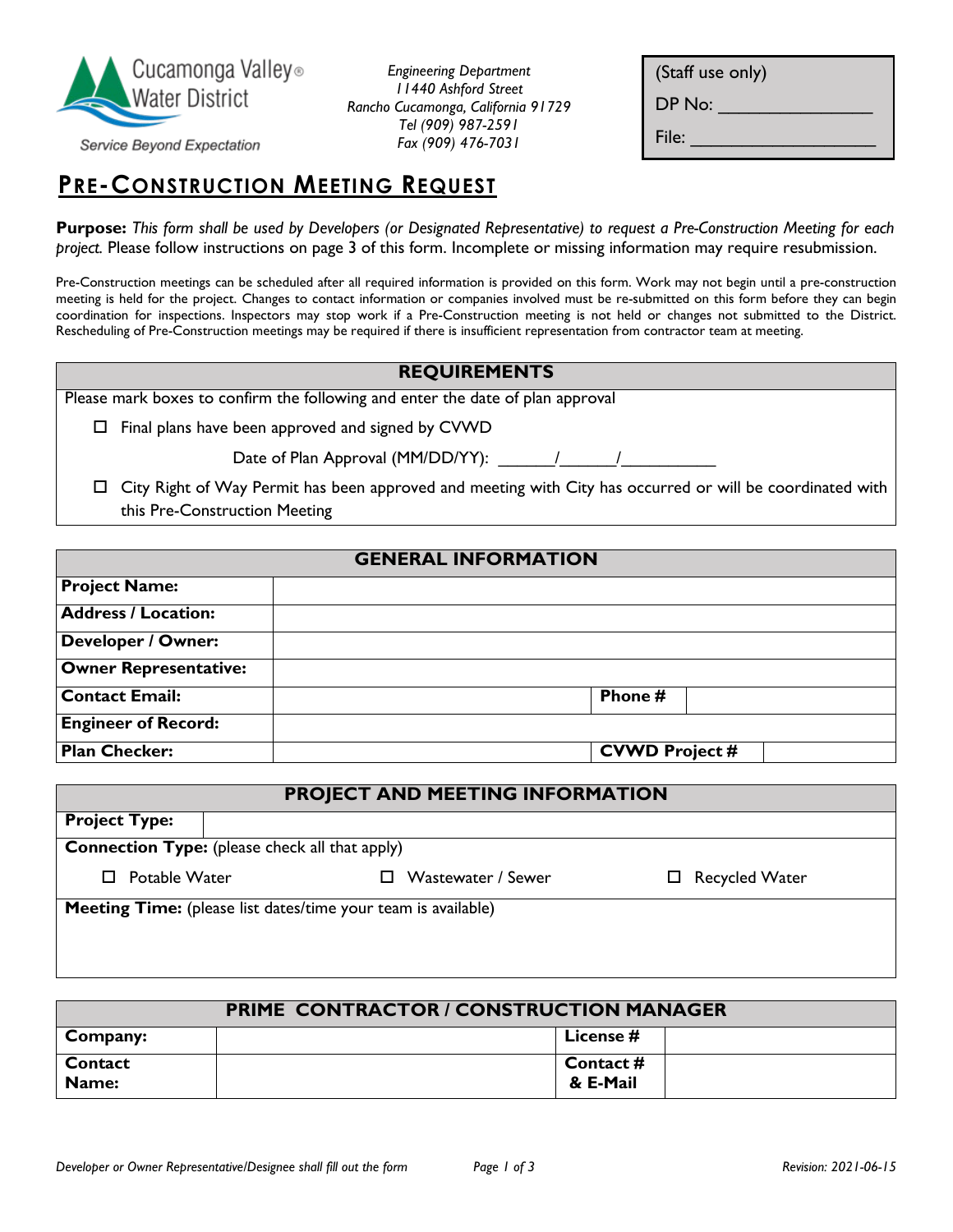## **SUB - CONTRACTORS**

Please list the name and license  $#$  of sub-contractors associated with pipeline and/or lateral connections:

## **ADDITIONAL CONTACT INFORMATION**

**Instructions:** Please enter role names and appropriate contact details. Please only enter information for subcontractors related to pipeline or lateral connections. If applicable, include the specific role for each entry (e.g. Backflow, Sewer Laterals) under "Project Role". You may use additional copies of this page for additional contacts. If using additional pages, please note the total number (excluding the first page) at the top of this page.

A representative for all relevant sub-contractors must be in attendance of the pre-construction meeting.

| <b>ROLE:</b>         |                                    |
|----------------------|------------------------------------|
| <b>Contact Name:</b> | Company:                           |
| Email:               | <b>Phone:</b>                      |
| <b>Project Role:</b> | <b>Contractor Lic Type / Num.:</b> |

| <b>ROLE:</b>         |                                    |
|----------------------|------------------------------------|
| <b>Contact Name:</b> | Company:                           |
| Email:               | <b>Phone:</b>                      |
| <b>Project Role:</b> | <b>Contractor Lic Type / Num.:</b> |

| <b>ROLE:</b>         |                                    |
|----------------------|------------------------------------|
| <b>Contact Name:</b> | Company:                           |
| Email:               | <b>Phone:</b>                      |
| <b>Project Role:</b> | <b>Contractor Lic Type / Num.:</b> |

| <b>ROLE:</b>         |                                    |
|----------------------|------------------------------------|
| <b>Contact Name:</b> | Company:                           |
| Email:               | <b>Phone:</b>                      |
| <b>Project Role:</b> | <b>Contractor Lic Type / Num.:</b> |

| <b>ROLE:</b>         |                             |
|----------------------|-----------------------------|
| <b>Contact Name:</b> | Company:                    |
| Email:               | <b>Phone:</b>               |
| <b>Project Role:</b> | Contractor Lic Type / Num.: |